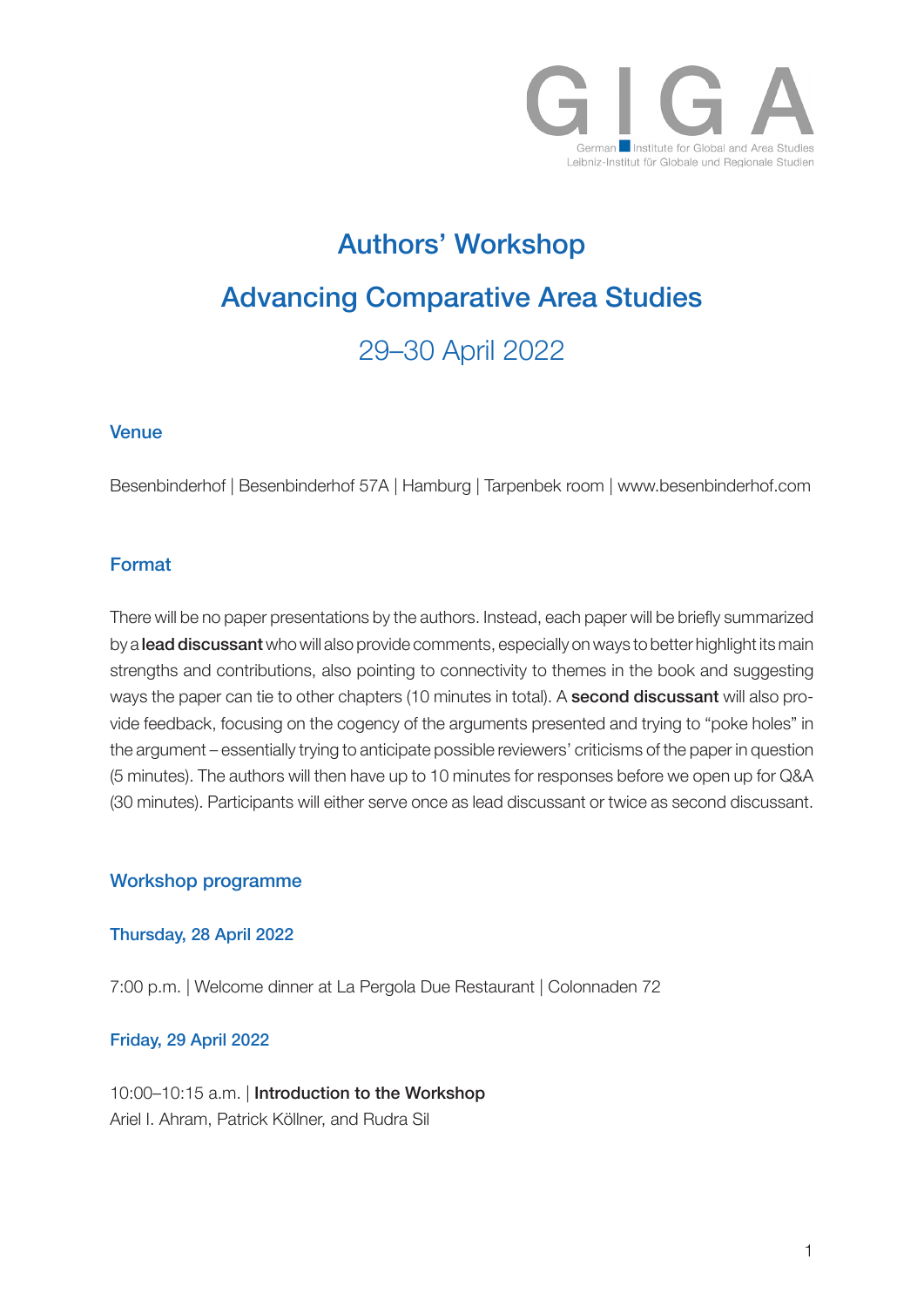## 10:15 a.m.–12:15 p.m. | Session 1: Comparative Area Studies in Conversation with Other Approaches I

- Comparative Area Studies and Interpretivism: Towards an Interpretive-Comparative Research Agenda (Anna Fünfgeld)
	- Lead Discussant: Nicholas Rush Smith
	- Second discussant: André Bank
- Communicating Across Contexts: How to Build Social Scientific Knowledge through Comparative Area Studies (Erica S. Simmons and Nicholas Rush Smith)
	- Lead discussant: Ariel I. Ahram
	- Second discussant: Anna Fünfgeld

## 12:15–1:45 p.m. | Lunch

# 1:45–2:45 p.m. | Session 2: Comparative Area Studies in Conversation with Other Approaches II

- Crossing the Boundaries of Comparison: Comparative Area Studies and Comparative Historical Analysis (Amel Ahmed)
	- Lead discussant: Roselyn Hsueh
	- Second discussant: Jesse Dillon Savage

2:45–3:00 p.m. | Coffee break

## 3:00–5:00 p.m. | Session 3: Regions as Sites of Comparison

- Comparison as Ontology, Region as Concept: On the Synergies of Comparative Area Studies (Erik Martinez Kuhonta)
	- Lead discussant: Nora Fisher Onar
	- Second discussant: Frica S. Simmons
- Critical Junctures in (Eurasian) Encounters with Western Hegemony: A Tool for Comparative Area Studies (Nora Fisher Onar)
	- Lead discussant: Rudra Sil
	- Second discussant: Amel Ahmed

7:00 p.m. | Dinner at Kleinhuis Restaurant | Fehlandtstraße 26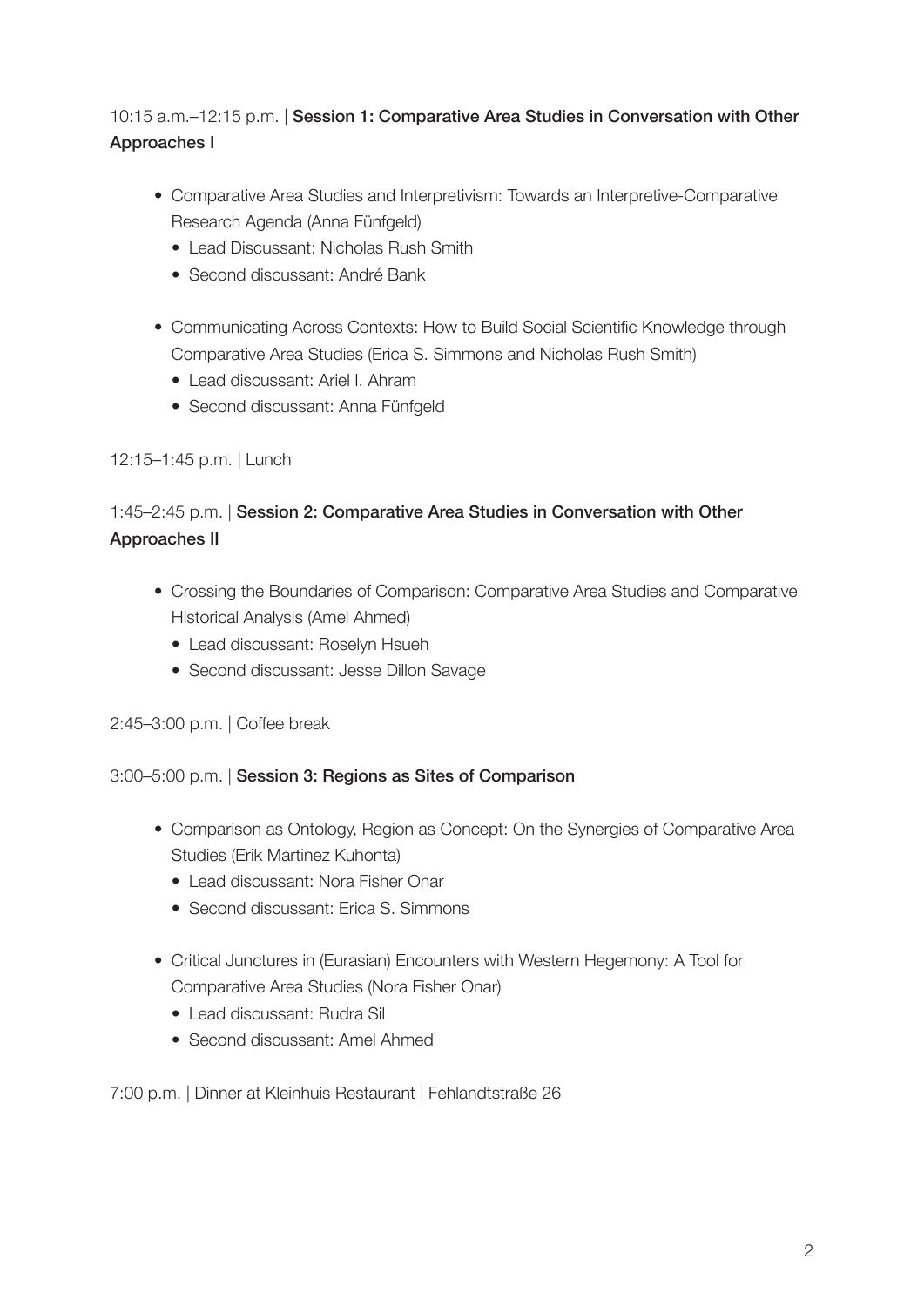## Saturday, 30 April 2022

#### 9:15–11:15 a.m. | Session 4: Analytical Issues I

- Causal Explanation with Ideal Types: Opportunities for Comparative Area Studies (Ryan Saylor)
	- Lead discussant: Matthias Basedau
	- Second discussant: Amel Ahmed
- Bringing Sectors Back In: Comparative Area Studies at the Sectoral Level of Analysis (Roselyn Hsueh)
	- Lead discussant: Marissa Brookes
	- Second discussant: Erica S. Simmons (comments delivered by Nicholas Rush Smith)
- 11:15–11:30 a.m. | Coffee break

#### 11:30 a.m.-1:30 p.m. | Session 5: Analytical Issues II

- The Best of Both Worlds? The Case for Multi-Methods Research in Comparative Area Studies (Matthias Basedau and David Kuehn)
	- Lead discussant: Ryan Saylor
	- Second discussant: Jesse Dillon Savage
- Advancing Theory Development in Comparative Area Studies: Practical Recommendations for Evaluating the Equifinality of Causal Mechanisms (Marissa Brookes and Jesse Dillon Savage)
	- Lead discussant: David Kuehn
	- Second discussants: Sara Wallace Goodman and Tom Pepinsky

## 1:30–2:30 p.m. | Lunch

#### 2:30–4:30 p.m. | Session 6: Organisational Issues

- Comparative Area Studies, Area Centers and Institutional Projects (Ariel I. Ahram)
	- Lead discussant: Patrick Köllner
	- Second discussants: Sara Wallace Goodman and Tom Pepinsky
- Comparative Area Studies: Programs, Department, Constraints, Opportunities (Sara Wallace Goodman and Tom Pepinsky)
	- Lead discussant: Erik Martinez Kuhonta
	- Second discussants: Ariel I. Ahram, Patrick Köllner, and Rudra Sil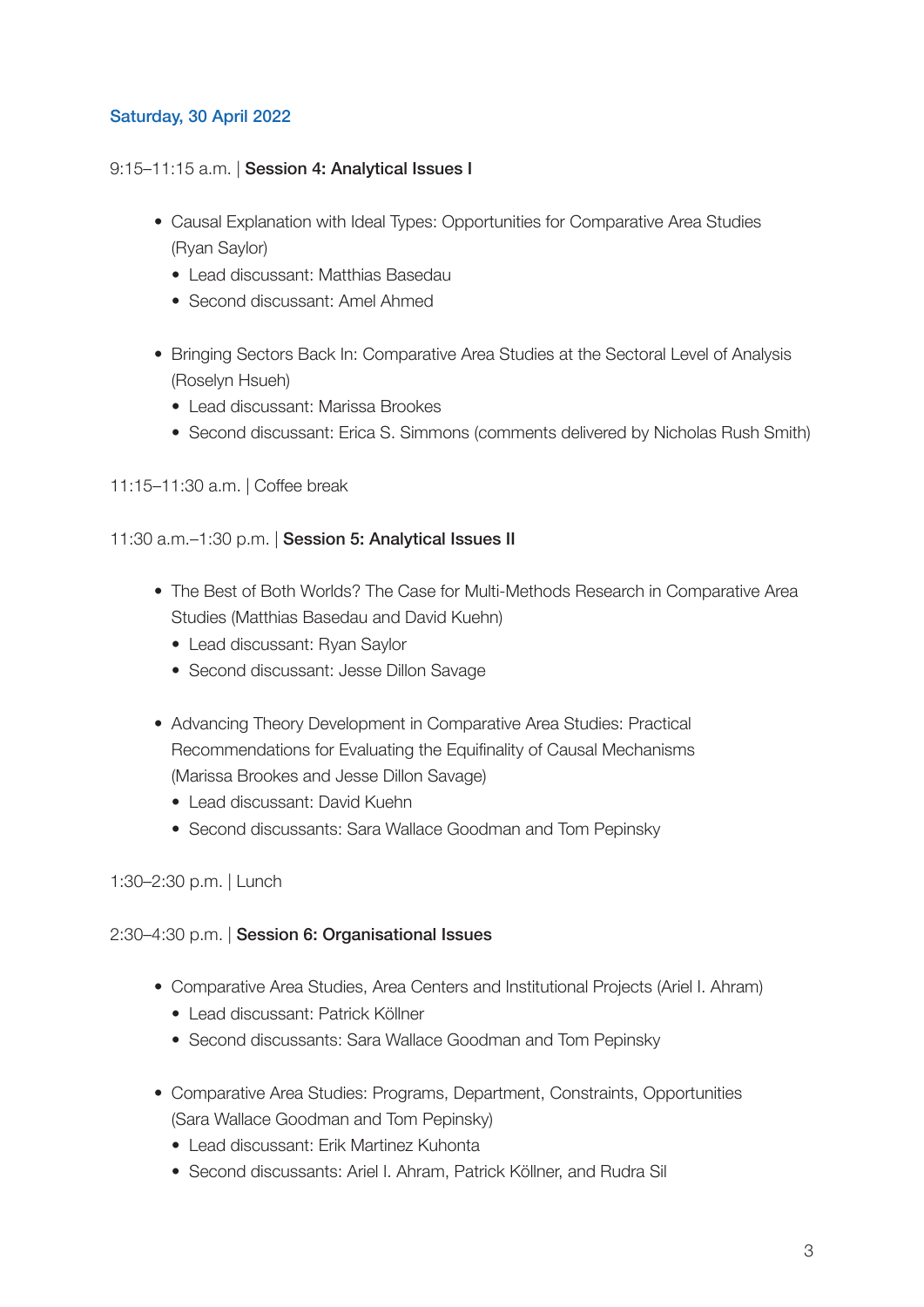## List of the participants (in alphabetical order)

1. Prof. Amel Ahmed, Associate Professor, Department of Political Science, University of Massachusetts Amherst, https://polsci.umass.edu/people/amel-ahmed

2. Dr. André Bank, Senior Research Fellow, GIGA Institute for Middle East Studies, https://www.giga-hamburg.de/en/the-giga/team/bank-andre

3. Anna Fünfgeld, Research Fellow, Universities of Freiburg and Potsdam, Doctoral Researcher, GIGA, https://www.giga-hamburg.de/en/the-giga/team/fuenfgeld-anna

4. Prof. Ariel I. Ahram, Associate Professor and chair of the government and international affairs program, Virginia Tech, Arlington, https://www.arielahram.com/

5. Dr. David Kuehn, Senior Research Fellow, GIGA Institute for Asian Studies, https://www.giga-hamburg.de/en/team/kuehn

6. Prof. Erica S. Simmons, Associate Professor, Department of Political Science, University of Wisconsin–Madison, https://polisci.wisc.edu/staff/erica-simmons/

7. Prof. Erik Martinez Kuhonta, Associate Professor, Department of Political Science, McGill University, Montreal, https://www.mcgill.ca/politicalscience/erik-martinez-kuhonta

8. Prof. Jesse Dillon Savage, Assistant Professor, Department of Political Science, Trinity College Dublin, https://www.tcd.ie/Political\_Science/people/dillonsj

9. Prof. Marissa Brookes, Associate Professor, Department of Politics, University of California, Riverside, https://politicalscience.ucr.edu/people/faculty/brookes/

10. Prof. Matthias Basedau, Director, GIGA Institute for African Affairs and Adjunct Professor (political science), Universität Hamburg, https://www.giga-hamburg.de/en/team/basedau

11. Prof. Nicholas Rush Smith, Assistant Professor, Department of Political Science, City University of New York, https://nicholasrushsmith.com/

12. Prof. Nora Fisher Onar, Assistant Professor, College of Arts and Sciences, University of San Francisco, https://www.usfca.edu/faculty/nora-fisher-onar